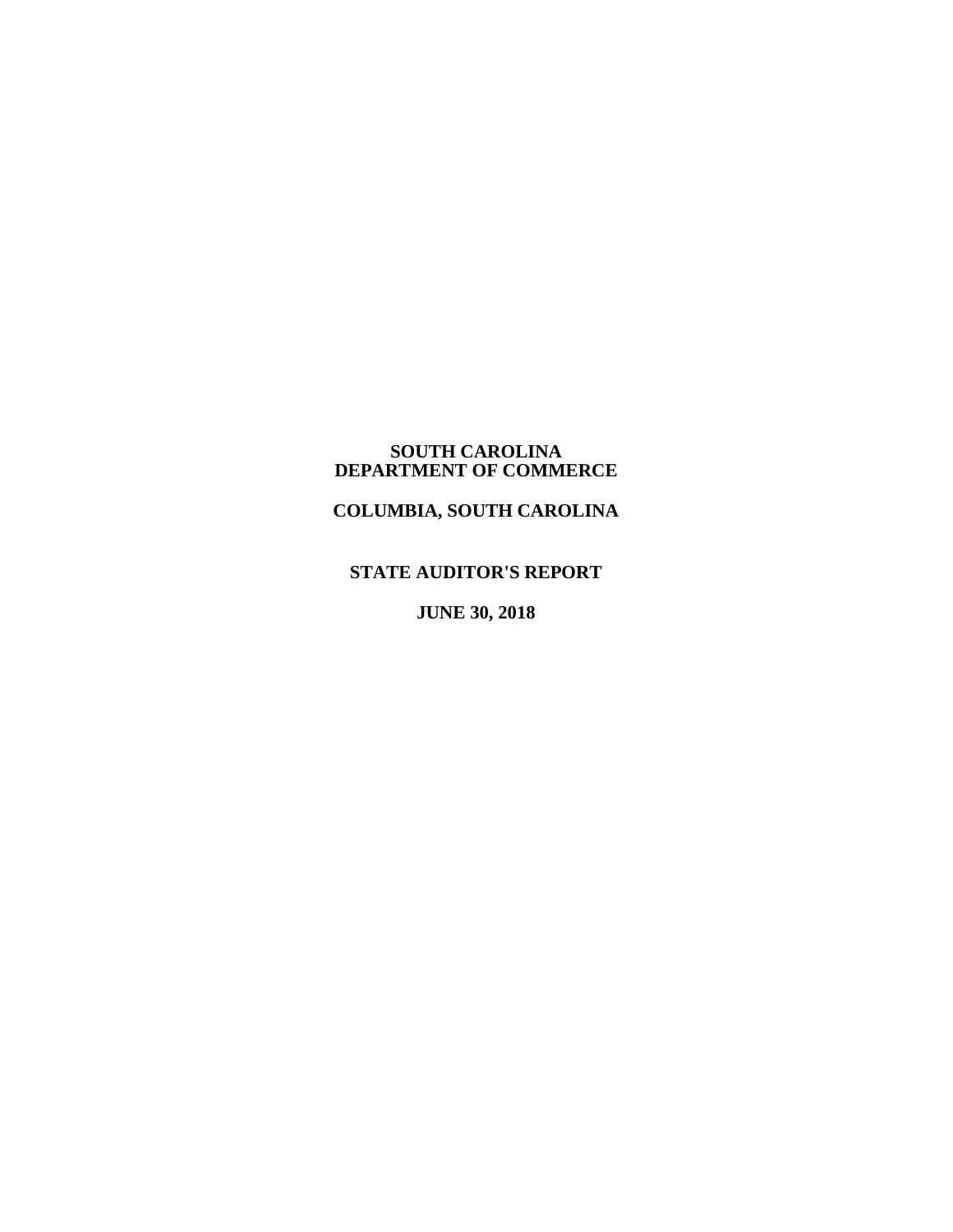

Independent Accountant's Report on Applying Agreed-Upon Procedures

May 31, 2019

Mr. Robert M. Hitt, III, Secretary of Commerce South Carolina Department of Commerce Columbia, South Carolina

We have performed the procedures described in Attachment 1, which were agreed to by the management of the South Carolina Department of Commerce (the Department), on the systems, processes and behaviors related to financial activity of the Department for the fiscal year ended June 30, 2018. The Department's management is responsible for the systems, processes and behaviors related to financial activity. The sufficiency of these procedures is solely the responsibility of the specified parties in this report. Consequently, we make no representation regarding the sufficiency of the procedures described in Attachment 1 either for the purpose for which the agreed-upon procedures report has been requested or for any other purpose.

This agreed-upon procedures engagement was conducted in accordance with attestation standards established by the American Institute of Certified Public Accountants. We were not engaged to and did not conduct an examination or review, the objective of which would be an opinion or conclusion, respectively, on the systems, processes and behaviors related to financial activity of the Department. Accordingly, we do not express an opinion or conclusion. Had we performed additional procedures, other matters might have come to our attention that would have been reported to you.

The concept of materiality does not apply to findings to be reported in an agreed-upon procedures engagement. Therefore, all findings from the application of the agreed-upon procedures must be reported unless the definition of materiality is agreed to by the specified parties. Management of the Department has agreed that the following deficiencies will not be included in the State Auditor's Report on Applying Agreed-Upon Procedures:

- Errors of less than \$1,000 related to cash receipts and non-payroll cash disbursements transactions.
- Errors of less than \$1,000 related to reporting packages.

This report is intended solely for the information and use of the management of the Department and is not intended to be and should not be used by anyone other than these specified parties. However, this report is a matter of public record and its distribution is not limited.

George & Kennedy, II

George L. Kennedy, III, CPA State Auditor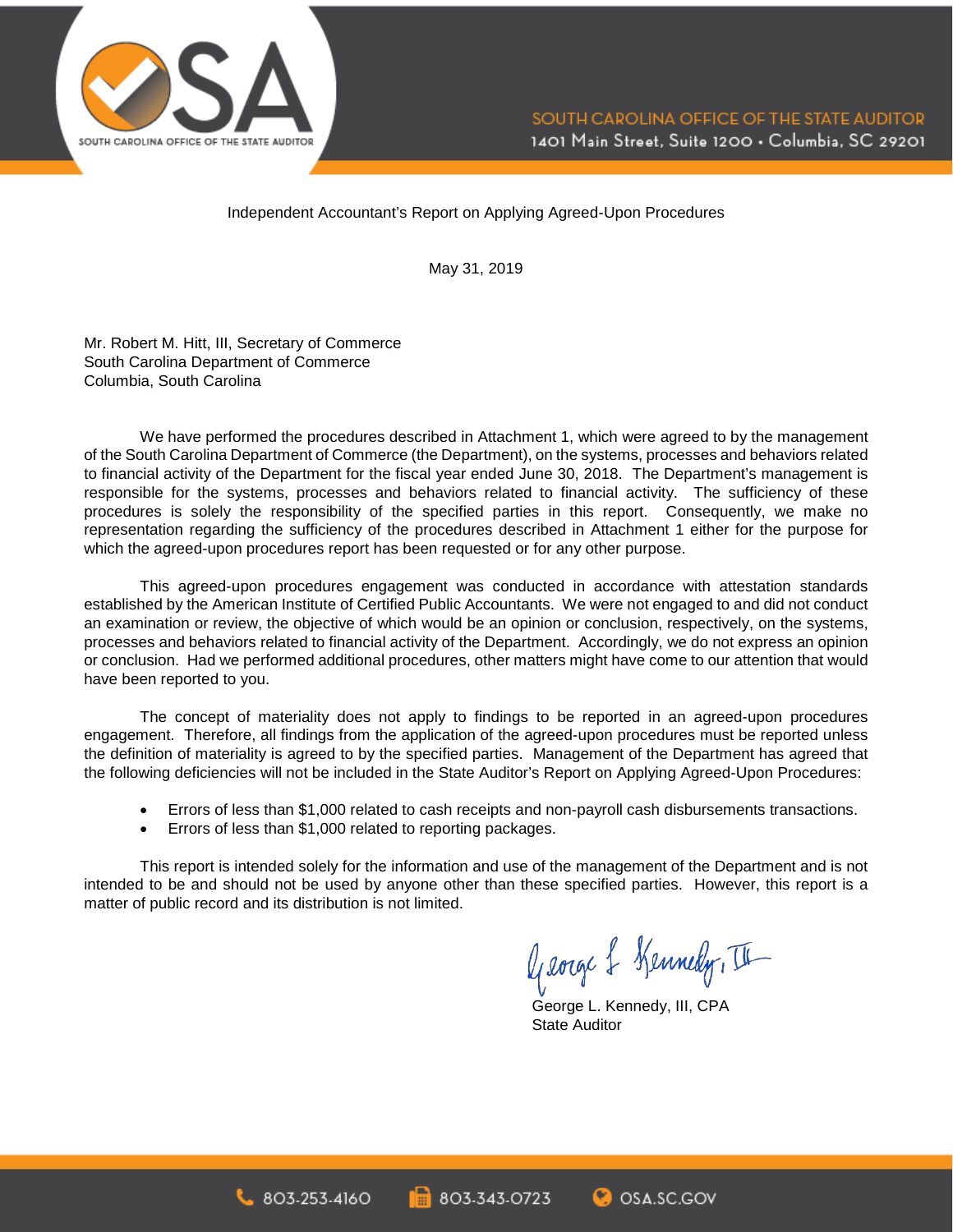## **South Carolina Office of the State Auditor Agreed-Upon Procedures Related to the South Carolina Department of Commerce (P32)**

## **Cash Receipts/Revenues**

- 1. Compare current year revenues at the subfund and account level from sources other than State General Fund appropriations to those of the prior year. Obtain from management an understanding of variations for the following Earmarked Fund general ledger accounts: general operation contributions & donations - restricted and distributed bond proceeds.
- 2. Haphazardly select fifteen cash receipts transactions and inspect supporting documentation to:
	- Agree transaction amount, date, payor, document number, and account classification to the general ledger.
	- Determine that revenues/receipts were deposited in a timely manner, in accordance with Proviso 117.1 of the Appropriation Act.
	- Ensure that both revenue collections and amounts charged are properly authorized by law.
	- Determine that receipts are recorded in the proper fiscal year.

# **Finding**

Two selected receipt transactions were classified in an improper general ledger account. Specifically, a federal sub-award from another state agency totaling \$13,102 was recorded in general ledger account allocation from state agencies rather than general ledger account federal grant subcontract state agencies. In addition, a contribution totaling \$1,500 was recorded in general ledger account miscellaneous transfer – other fund rather than a general contributions general ledger account (unrestricted or restricted depending on the nature of the contribution).

# **Management's Response**

The Department is adding an additional review process at the end of the fiscal year to address this finding.

# **Cash Disbursements/Non-Payroll Expenditures**

- 3. Compare current year non-payroll expenditures at the subfund and account level to those of the prior year. Obtain from management an understanding of variations for the following general ledger accounts: General Fund: Allocation to Counties – Restricted, and Aid to State Agencies; Earmarked Fund: Non-IT & Non-Real Estate Other Professional Services, Highway & Road Improvements, and Assets Under Construction Settlement Clearing Account; Restricted Fund: Promotional, Catered Meals, and Allocation to Counties - Restricted; and Federal Fund: Non-IT & Non-Real Estate Other Professional Services.
- 4. Haphazardly select twenty non-payroll disbursements and inspect supporting documentation to determine:
	- The transaction is properly completed as required by Department procedures; invoice(s) agree(s) with general ledger as to vendor, amount, number, and date.
	- All supporting documents and approvals required by Department procedures are present and agree with the invoice.
	- The transaction is a bona fide expenditure of the Department.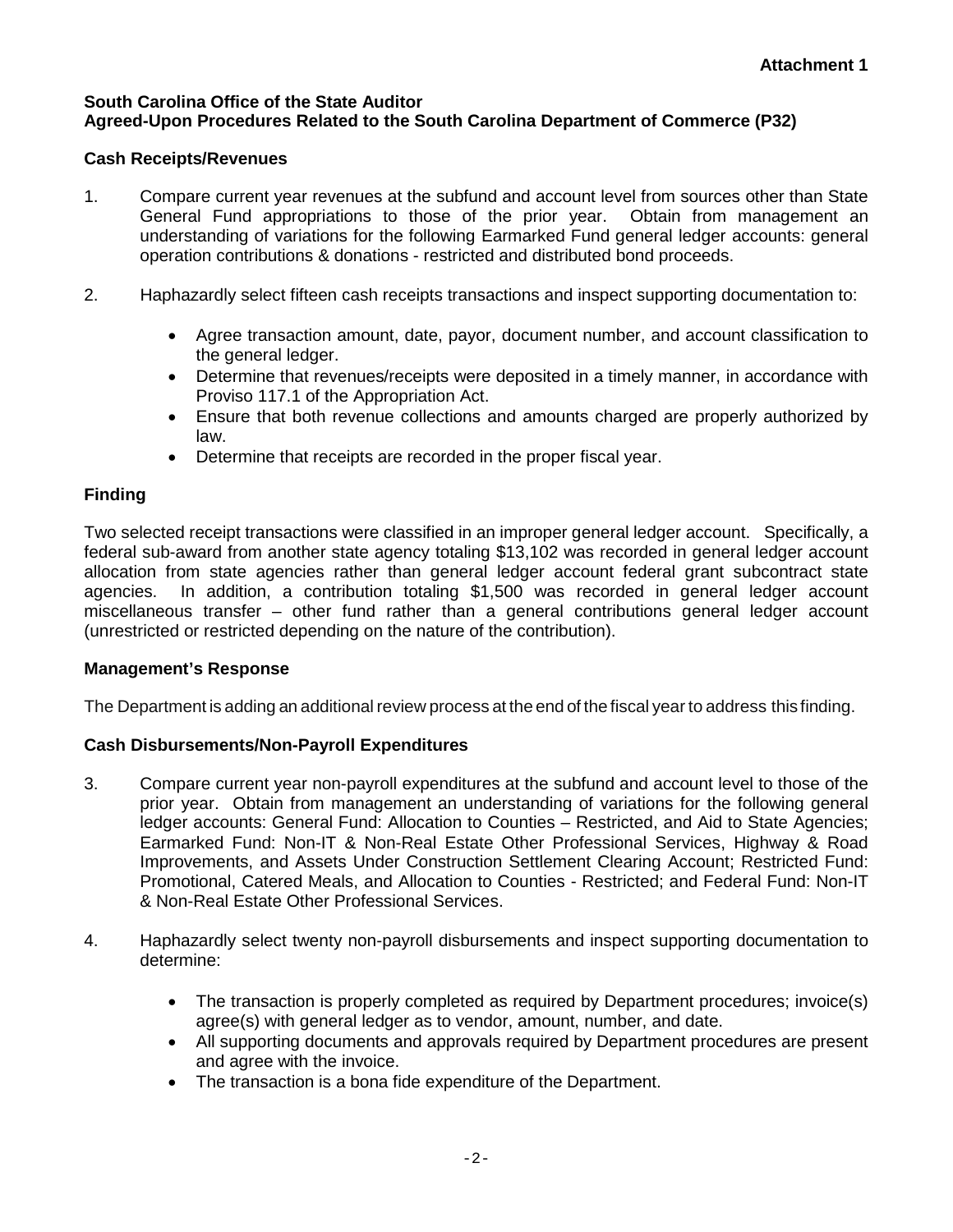## **Cash Disbursements/Non-Payroll Expenditures (Continued)**

- The transaction is properly classified in the general ledger.
- The disbursement complied with applicable State laws, rules, and regulations including the State Consolidated Procurement Code, state travel regulations etc.
- The disbursement was recorded in the proper fiscal year.
- Clerical accuracy / confirm proper sales/use tax.

For federally funded cash disbursements/non-payroll expenditures, inspect supporting documentation to determine:

- Charges are necessary and reasonable for the proper administration of the program, incurred during the approved grant period, given consistent accounting treatment and applied uniformly to both federally assisted and other activities of the recipient.
- 5. Haphazardly select fifteen purchasing card transactions from the Office of the State Comptroller General's (CG) listing of purchasing card transactions for Fiscal Year 2018 and inspect supporting documentation to determine:
	- The cardholder is an authorized user.
	- The purchase is authorized based on the cardholder's job title/position.
	- The monthly purchase summary was submitted along with applicable receipts and signed by both the supervisor and cardholder.
	- The purchase did not exceed the single transaction limit or the individual credit limit and there was no indication of transaction splitting.

## **Finding**

Two selected purchasing card transactions, totaling \$4,827 and \$2,875, exceeded the single transaction limit, without prior written approval, of \$2,500 established by state procurement policies.

## **Management's Response**

The Department will work with the MMO to address any single transaction limit items.

## **Payroll**

- 6. Compare current year payroll expenditures at the subfund and account level to those of the prior year. Obtain from management an understanding of the variation for the grant employees general ledger account in the Federal Fund.
- 7. Compute the percentage distribution of fringe benefit expenditures by fund source and compare to the actual distribution of recorded personal service expenditures by fund source. Obtain an explanation of variations greater than 10%.
- 8. Compare the percentage change in personal service expenditures between the current year and prior year to the percentage change in employer contributions expenditures between the current year and prior year. Obtain an explanation of changes greater than 10% when the proportion of employer contribution to personal service expenditures also varies at a rate greater than 5% between fiscal years.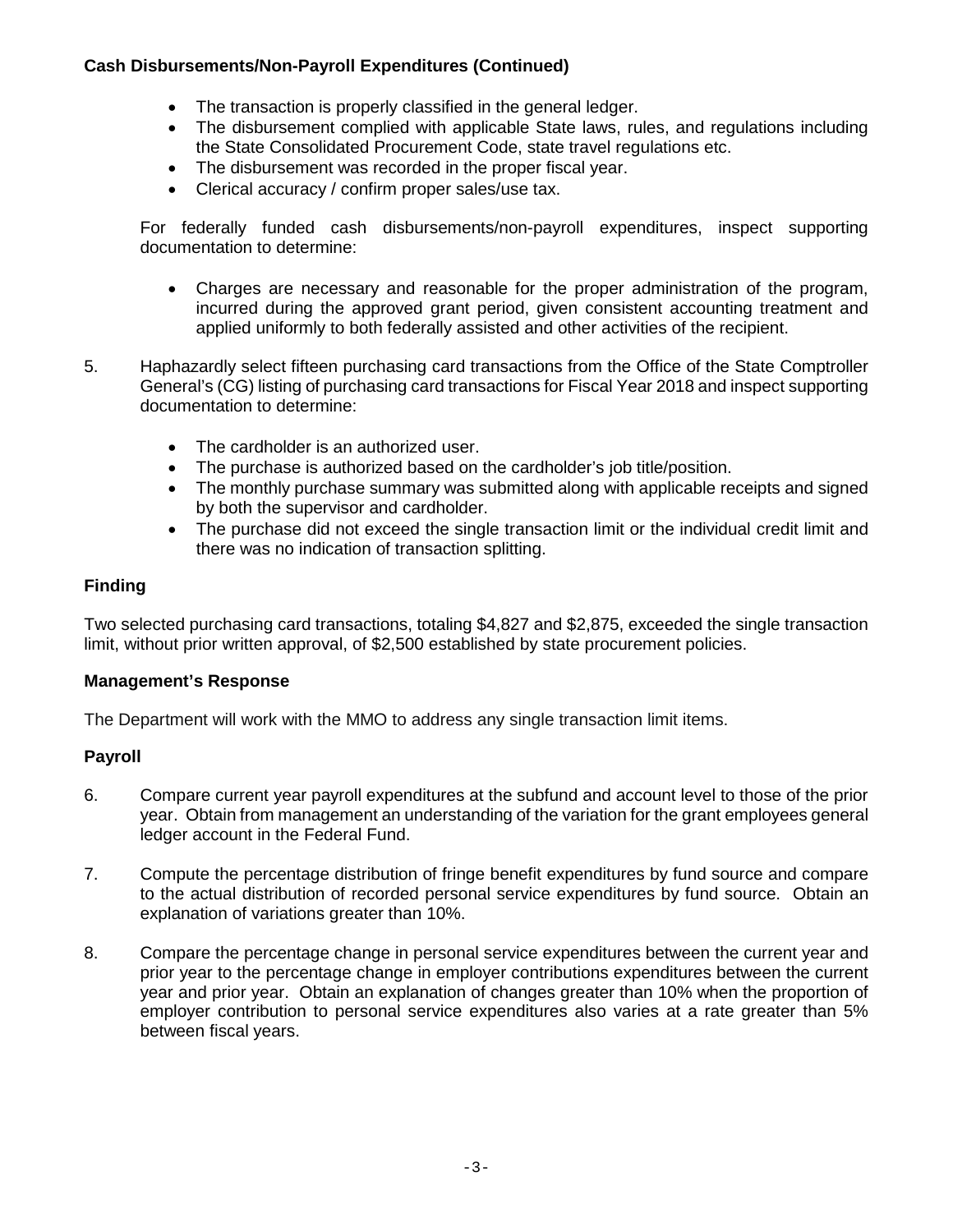# **Payroll (Continued)**

- 9. Haphazardly select five employees who terminated employment during the fiscal year to determine if they were removed from the payroll in accordance with the Department's policies and procedures, that the employee's last pay check was properly calculated and that the employee's leave payout was properly calculated in accordance with applicable State law.
- 10. Haphazardly select five employees hired during the fiscal year to determine if they were added to the payroll in accordance with the Department's policies and procedures and that their first pay check was properly calculated in accordance with applicable State law.
- 11. Haphazardly select ten bonus pay disbursements to determine:
	- The employee did not make more than \$100,000 annually.
	- The bonus received during the year did not exceed \$3,000.
	- The payment agreed to supporting documentation.
	- The bonus pay was approved by the appropriate supervisor.
	- The transaction was properly classified in the general ledger.

## **Finding**

The Department paid one employee for 353 hours of unused annual leave upon separation from the agency. However, state regulations specify an employee cannot be paid out for more than 45 days, or 337.5 hours, of annual leave. Therefore, the Department overpaid the employee by \$406.

### **Management's Response**

The Department has added an additional review process for annual leave payouts of its employees.

#### **Journal Entries and Transfers**

- 12. Haphazardly select seven journal entries and three transfers for the fiscal year to:
	- Trace postings to the general ledger, confirming amounts agree with supporting documentation.
	- Confirm transaction is properly approved.
	- Inspect supporting documentation to confirm the purpose of the transaction.

We found no exceptions as a result of this procedure.

#### **Reporting Packages**

- 13. Obtain copies of fiscal year end reporting packages submitted to the CG. Inspect the Master Reporting Package Checklist to determine the appropriate reporting packages were prepared and submitted by the due date established by the CG's Reporting Policies and Procedures Manual.
- 14. In addition to the procedure above, perform the following:
	- Cash and Investments Reporting Package

Determine if responses are reasonable/accurate based on inspection of the South Carolina Enterprise Information System (SCEIS) general ledger, the SCEIS Yearend Rptg – Cash and Investments report and/or Department prepared records. In addition, determine if amounts agree to State Treasurer's Office Composite Bank Account reports and year end reconciliations.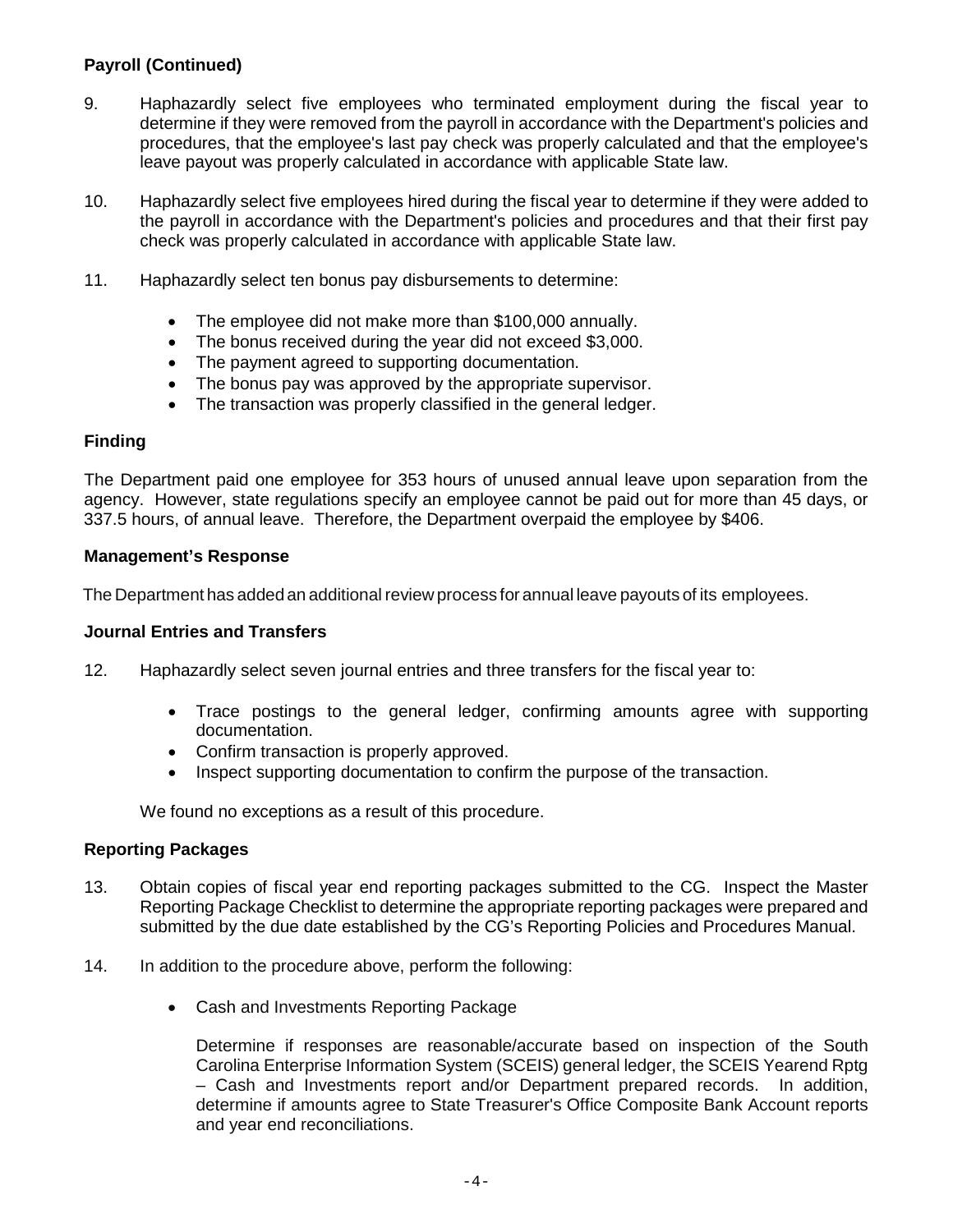## **Reporting Packages (Continued)**

• Grants and Contributions Revenue Reporting Package

Haphazardly select five grants to determine if the reported beginning and ending fund balances, receipts, qualified expenditures, accounts payable, other accrual adjustments, fund, grant number, and CFDA number agree to the SCEIS general ledger and/or SCEIS Display Grant Master. In addition, recalculate the reported total receivables and deferred revenue to determine accuracy.

• Operating Leases Reporting Package

Determine if amounts agree to the SCEIS general ledger, the SCEIS Yearend Rptg Operating Lease Expense with Vendor report and/or Department prepared records. In addition, based on inspection of invoices and lease agreements, determine if rental payments were properly classified, coded and calculated by inspecting and recalculating the following reported amounts: (1) the future minimum payments for three haphazardly selected operating leases; and (2) a total of ten haphazardly selected payments included in the remaining rental payment classifications (One Time Payments, Other Detailed Charges, and Additions).

• Miscellaneous Loss Liabilities, Loss Contingencies, and Commitments Reporting Package

Haphazardly select five commitments to determine if reported amounts and descriptions are reasonable/accurate based on inspection of invoices, contractual agreements, and/or other Department maintained documentation.

• Subsequent Events Questionnaire

Determine if responses are reasonable/accurate and any required supplemental information was properly prepared and submitted based on inspection of the SCEIS general ledger and/or Department prepared records. In addition, haphazardly select five payables from the Subsequent Events Accounts Payable Worksheet and determine if the amounts were properly classified, calculated, reported and excluded from the original Accounts Payable Reporting Package submission. Further, compare the Annual Leave, Holiday Leave, and Compensatory Leave balances for each employee from the CG's Compensated Absences Report to the balances reflected in SCEIS as of June 30, 2018 to determine if the Department had any unreported late submissions of leave.

## **Findings**

#### **Cash and Investments Reporting Package**

The Department reported improper amounts for the recorded, reconciled, and bank statement balances on the deposits with banks reporting form for each of its three composite reservoir accounts. On an aggregate basis, the recorded balance was overstated by \$933,879 and the reconciled and bank statement balances were understated by \$856,203 and \$38,838, respectively.

#### **Operating Leases Reporting Package**

The future minimum payments reported for two lease agreements were misstated on the operating leases future minimum payment schedule due to calculation errors and the use of an improper conversion rate. Specifically, the fiscal year 2019 payment for one lease was overstated by \$1,638 and the fiscal year 2019 – 2024 payments for another lease were understated by an aggregate total of \$10,099.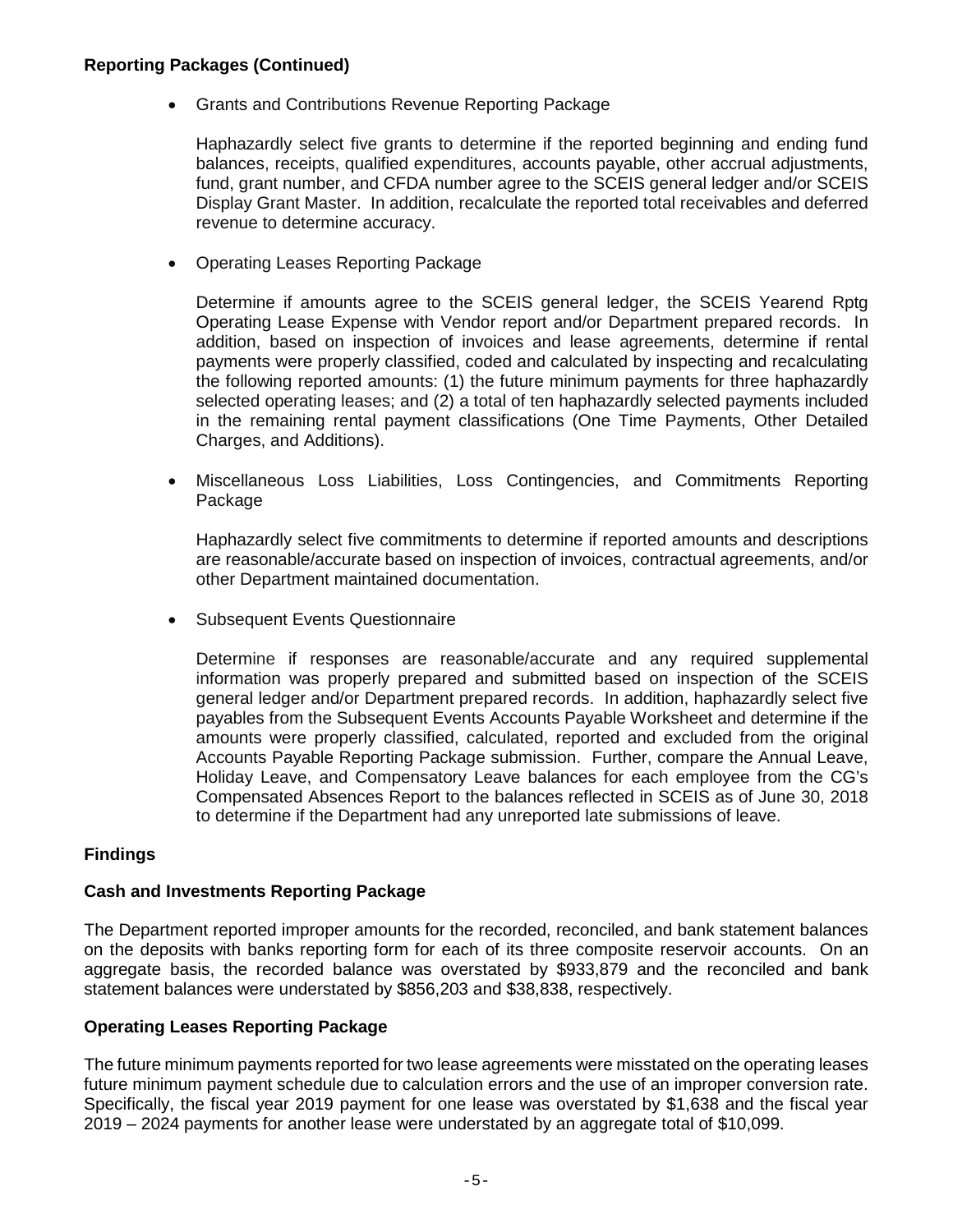# **Reporting Packages (Continued)**

## **Findings (Continued)**

## **Miscellaneous Loss Liabilities, Loss Contingencies, and Commitments Reporting Package**

A commitment reported was overstated by \$100,000 on the significant miscellaneous commitments form due to a duplication of entries.

### **Subsequent Events Questionnaire**

The Department indicated there were no late leave submissions applicable to year-end. However, per comparison of the balances reported on the CG's compensated absences report as of June 30, 2018 to the balances reported in SCEIS as of the submission date of the reporting package, we identified \$14,573 in applicable late leave submissions that should have been reported.

#### **Management's Response**

### **Cash and Investments Reporting Package**

The Department will prepare the package in accordance with its instructions.

### **Operating Lease Reporting Package**

The Department will take the necessary steps to correct the items mentioned in the report.

### **Miscellaneous Commitments Reporting Package**

The Department will take the necessary steps to correct the items mentioned in the report.

#### **Subsequent Events Questionnaire**

The Department appreciated the State Auditor's Office instruction on how to run the appropriate SCEIS report to assist with the response to the question of this package. The Department will utilize this report for future reporting.

#### **Composite Reservoir Accounts**

- 15. Obtain a listing of Department composite reservoir accounts and confirm with Department management that the listing is complete.
- 16. Obtain fiscal year monthly reconciliations for each composite reservoir account, excluding Palmetto Partners, and for two haphazardly selected reconciliations for each account, perform the following procedures:
	- Determine that selected reconciliations were timely performed, reviewed, and properly documented in accordance with State regulations, and are mathematically correct.
	- Agree applicable amounts from reconciliations to the accounting records.
	- Agree applicable amounts from reconciliations to the State Treasurer's Office monthly reports.
	- Determine if reconciling differences were adequately explained and properly resolved.
	- Determine if necessary adjusting entries were made in the accounting records.